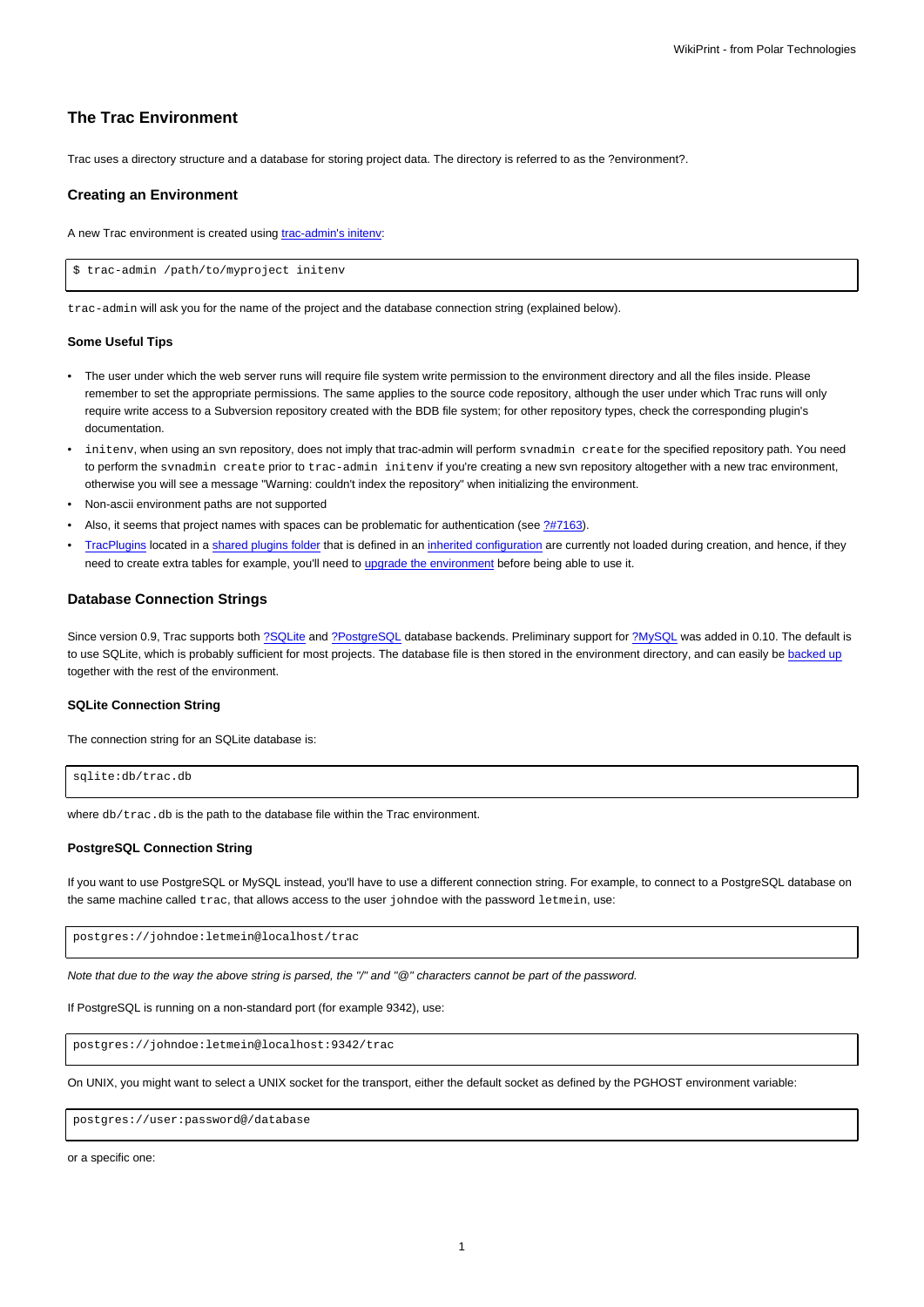postgres://user:password@/database?host=/path/to/socket/dir

Note that with PostgreSQL you will have to create the database before running trac-admin initenv.

See the [?PostgreSQL documentation](http://www.postgresql.org/docs/) for detailed instructions on how to administer [?PostgreSQL](http://postgresql.org). Generally, the following is sufficient to create a database user named tracuser, and a database named trac.

```
createuser -U postgres -E -P tracuser
createdb -U postgres -O tracuser -E UTF8 trac
```
When running createuser you will be prompted for the password for the user 'tracuser'. This new user will not be a superuser, will not be allowed to create other databases and will not be allowed to create other roles. These privileges are not needed to run a trac instance. If no password is desired for the user, simply remove the -P and -E options from the createuser command. Also note that the database should be created as UTF8. LATIN1 encoding causes errors trac's use of unicode in trac. SQL\_ASCII also seems to work.

Under some default configurations (debian) one will have run the createuser and createdb scripts as the postgres user. For example:

```
sudo su - postgres -c 'createuser -U postgres -S -D -R -E -P tracuser'
sudo su - postgres -c 'createdb -U postgres -O tracuser -E UTF8 trac'
```
Trac uses the public schema by default but you can specify a different schema in the connection string:

postgres://user:pass@server/database?schema=yourschemaname

#### **MySQL Connection String**

If you want to use MySQL instead, you'll have to use a different connection string. For example, to connect to a MySQL database on the same machine called trac, that allows access to the user johndoe with the password letmein, the mysql connection string is:

mysql://johndoe:letmein@localhost:3306/trac

# **Source Code Repository**

Since version 0.12, a single Trac environment can be connected to more than one repository. There are many different ways to connect repositories to an environment, see [TracRepositoryAdmin.](https://meteo.unican.es/trac/wiki/TracRepositoryAdmin) This page also details the various attributes that can be set for a repository (like type, url, description).

In Trac 0.12 trac-admin no longer asks questions related to repositories. Therefore, by default Trac is not connected to any source code repository, and the Browse Source toolbar item will not be displayed. You can also explicitly disable the trac.versioncontrol.\* components (which are otherwise still loaded)

```
[components]
trac.versioncontrol.* = disabled
```
For some version control systems, it is possible to specify not only the path to the repository, but also a scope within the repository. Trac will then only show information related to the files and changesets below that scope. The Subversion backend for Trac supports this; for other types, check the corresponding plugin's documentation.

Example of a configuration for a Subversion repository used as the default repository:

```
[trac]
repository_type = svn
repository_dir = /path/to/your/repository
```
The configuration for a scoped Subversion repository would be:

```
[trac]
repository_type = svn
repository_dir = /path/to/your/repository/scope/within/repos
```